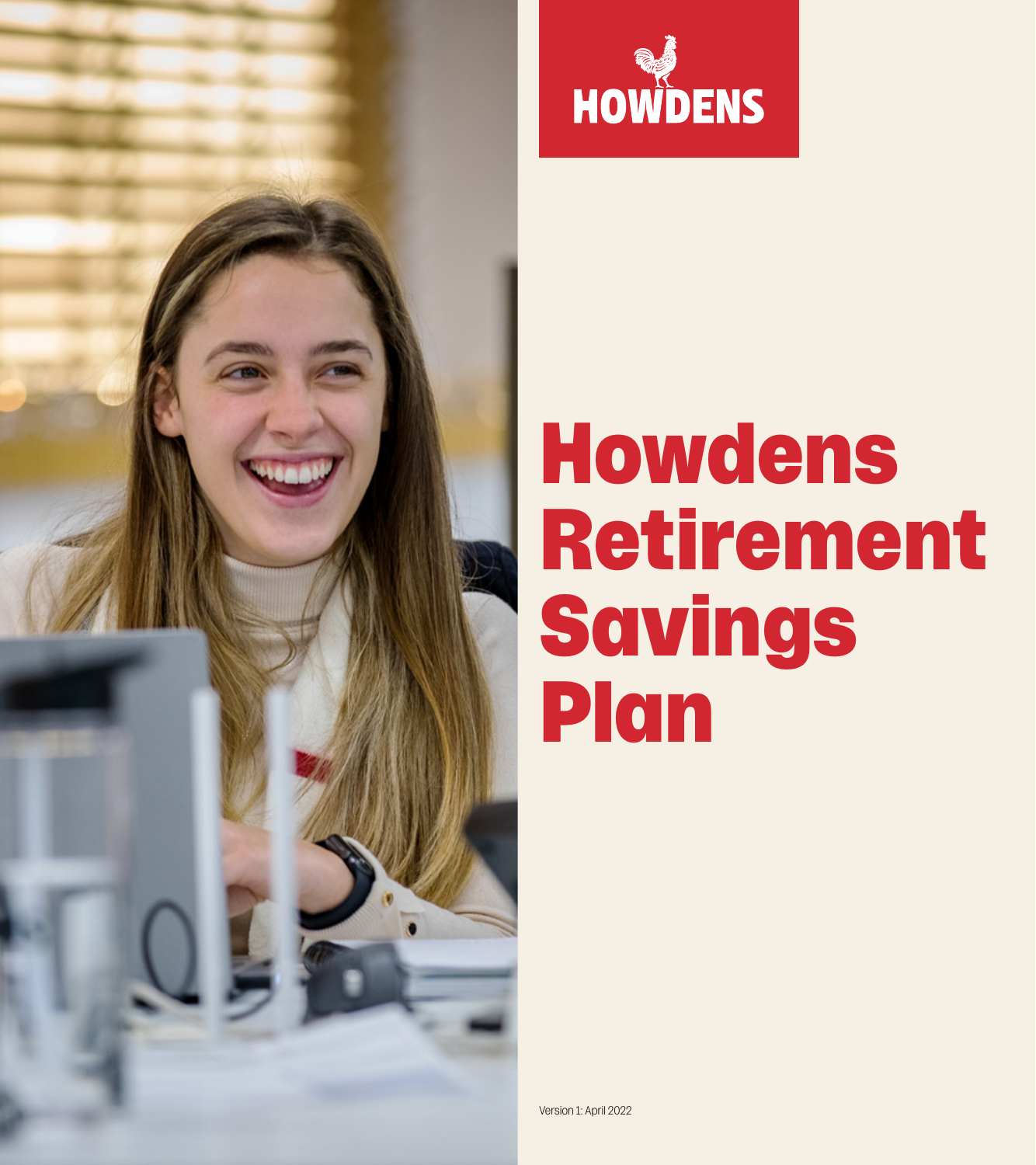## Introduction

**Making a decision about your pension needn't be complicated. We've put together some handy information about The Howdens Retirement Savings Plan and all the benefits of saving for retirement.**

The Howdens Retirement Savings Plan (which we'll simply refer to as the Plan) allows eligible employees to save for their retirement and benefit from generous contributions from Howdens. Recently, this contribution has **increased from 6% to 8%** of your pensionable pay, so you can plan for an even better retirement.

We appreciate that there may be periods where you find it difficult to commit to contributing any of your salary. For this reason we allow you to reduce your contribution and we will continue to contribute 8% of your pay to the Plan.

The Plan is also tax efficient because, for the majority, deductions are taken from your gross salary, saving you Income Tax and National Insurance Contributions (NICs).

#### **Choosing your contribution level**

The Plan's default contribution amount is 4% of your pensionable pay, however, you can alter this to the level best suited to you. To help you decide visit the **[Standard Life website](https://www.standardlife.co.uk/)** and get projections of your retirement income.

# **From 6%** and the following April or October when you will be moved back to the default<br>  $\frac{1\%}{0\%}$  and  $\frac{8\%}{8\%}$  and  $\frac{9\%}{8\%}$  **Please note:** If you choose to pay less than 4% this will only apply until<br>
contribution of

#### **If you choose to pay in more, we will support your commitment with up to 12% from us.**

#### **Secure investment**

Your retirement savings are invested in the Plan with Standard Life, a UK-based life assurance, pensions and long-term savings company. This money belongs to you, even if you leave Howdens in the future.

## How does it work?

| If you pay | <b>We pay</b> | <b>Total</b> |
|------------|---------------|--------------|
| 8% or more | 12%           | 20% or more  |
| 7%         | 11%           | 18%          |
| 6%         | 10%           | 16%          |
| 5%         | 9%            | 14%          |
| 4%         | 8%            | 12%          |
| 3%         | 8%            | 11%          |
| 2%         | 8%            | 10%          |
| $1\%$      | 8%            | 9%           |
| $0\%$      | 8%            | 8%           |

the following April or October when you will be moved back to the default contribution of 4% unless you choose to opt down again.



This is the default level of contributions when you join the plan, but you can flex up or down.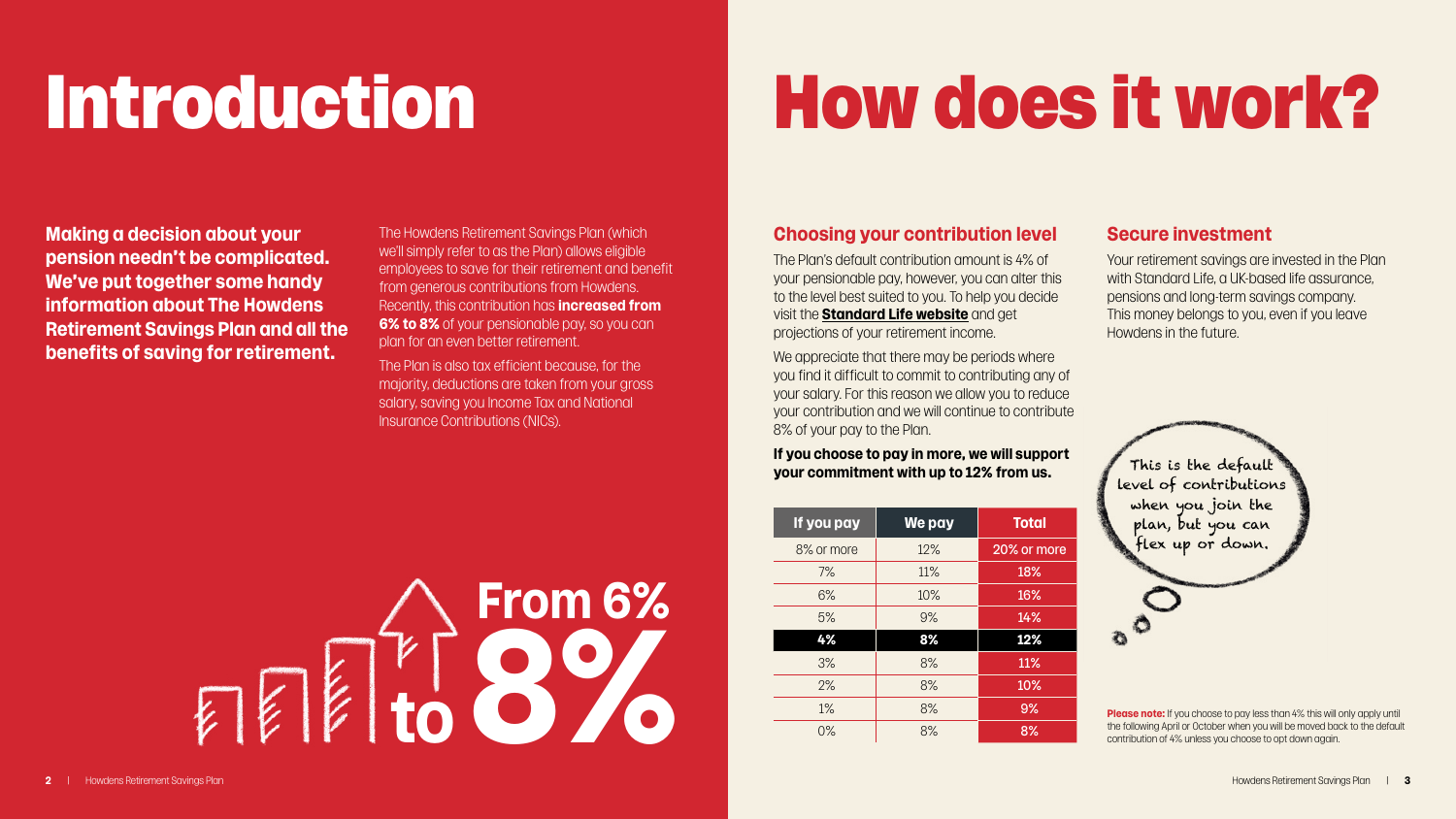#### **It's flexible:**

- Choose how much you contribute and where you invest contributions
- Change your investment choices at any time
- Choose how you take your benefits when you retire

#### **It's cost effective:**

- We pay in at least 8% of your salary in contributions
- You save on Income Tax (and NICs in most cases)
- You benefit from reduced charges

#### **It's convenient:**

• Contributions are automatically invested on your behalf each month

- You can manage your investments and view your retirement savings online at any time
- You can transfer other pension pots into this account



### The benefits

This would give you £3,600 in one year, or

**4** | Howdens Retirement Savings Plan **Howdens Retirement Savings Plan For an intermediate rate taxpayer in Scotland it will cost only cost you £67.** Howdens Retirement Savings Plan **5** \*Because your contribution is deducted before Income tax and National Insurance.



**£18,000** in five years

Giving you **£300** in your savings

**£200**

If you contribute **£100** At a cost to you of only **£66.80\***

This example is based on someone who contributes 4% of their £30,000 salary and is a basic rate taxpayer in England, Wales or Northern Ireland.

Use our pensions modeller on MyBenefits to create your own personal example.

We contribute

## How your savings could grow

**For the price of a daily cup of coffee you could be saving £300 a month towards your retirement.**

How much can

you save?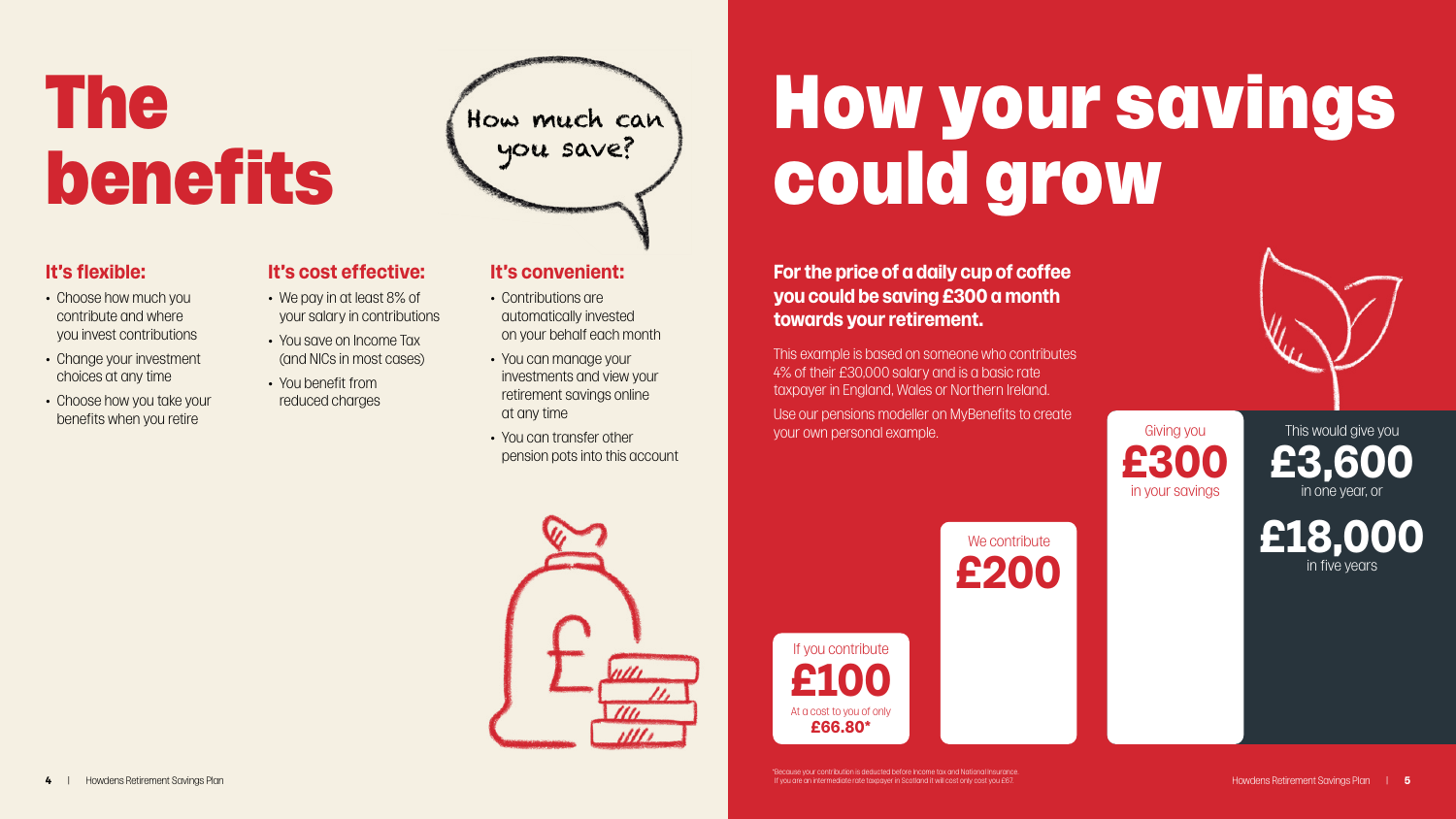#### **How will contributions be invested?**

You get to choose how your money is invested. However, to keep things simple, we initially invest your contributions in a fund where you need a low level of involvement in the selection of your investment options. Once you have received your joiner pack from Standard Life we encourage you to **[register online](https://online.standardlife.com/secure/customer-authentication-client/customer/login)** to see how your savings are performing, what your retirement income could look like and decide whether you need to change where your funds are invested.

If you enroll before the  $9<sup>th</sup>$  of the month, your first contribution will be taken from your salary the very same month.

You can find out more about your investment options **[here](https://eur01.safelinks.protection.outlook.com/?url=https%3A%2F%2Fhowdenjoineryaescheme.co.uk%2Fmedia%2F3411%2Finvestment-funds-information-v2.pdf&data=04%7C01%7CNicola.Hambridge%40howdens.com%7C3a3df12a53d840fc101508da037d8563%7Cc7966bb526c04227b26e2c5fb17db44a%7C0%7C0%7C637826134877195636%7CUnknown%7CTWFpbGZsb3d8eyJWIjoiMC4wLjAwMDAiLCJQIjoiV2luMzIiLCJBTiI6Ik1haWwiLCJXVCI6Mn0%3D%7C3000&sdata=efHsSIVMyr8T%2BIgaE%2Be4ai60KH5FDgbhH81PT4oIYgY%3D&reserved=0" https://howdenjoineryaescheme.co.uk/media/3411/investment-funds-information-v2.pdf


)**.

#### **If you're over 22 and under State Pension Age you will be automatically enrolled into the Plan two months after joining the company.**

**Flexible drawdown:** Receive a flexible pension income (25% tax free) directly from your fund when you retire, while leaving your money invested for further growth.

But you can still join the plan at any time. By completing the application form **[here](https://hjintra.services.howdens.corp/Support/MyBenefits/Documents/Pension_Application_Amendment_Form_2022_23.pdf)** and sending a copy to payroll.

> **Cash it all in:** Take all your savings as a cash lump sum (25% tax free) or as and when you need it.

**Please note:** If you take out more than 25% as a cash lump sum from the Plan (or any other pension arrangement you have) this may restrict the amount you can save into the Plan going forwards.

#### **When can I take my retirement benefits?**

Retirement age eligibility is currently from age 55 and the default in the Plan is your State Pension Age. You can select your desired retirement date upon enrolment.

#### **There are several ways to take your benefits at retirement...**

**Please note:** Although we'll take your wishes into consideration, we must consider your circumstances.



## How can I join?

**Annuity:** Take 25% of your pension as a tax-free cash lump sum and buy an annuity (a guaranteed income for life) with the balance.

#### **Did you know... you can also take benefits while you are still in employment if you wish.**

#### **What happens if I die before I retire?**

Standard Life will pay the value of your Plan account to your nominated beneficiary(ies), usually as a lump sum.

#### **It is important that you complete details of your nominated beneficiaries on the Standard Life website or app, even if you have completed these details elsewhere in Howdens.**

If you die while employed by Howdens, there will also be a benefit from the life assurance of at least four times your base salary. This is a separate and additional payment to the Plan value. Again, it's really important for you to state your beneficiaries to the company. You can do this by completing the Expression of Wish form which can be found **[here](https://hjintra.services.howdens.corp/Support/MyBenefits/Documents/Expression%20of%20Wish%20form%202021.pdf)**.

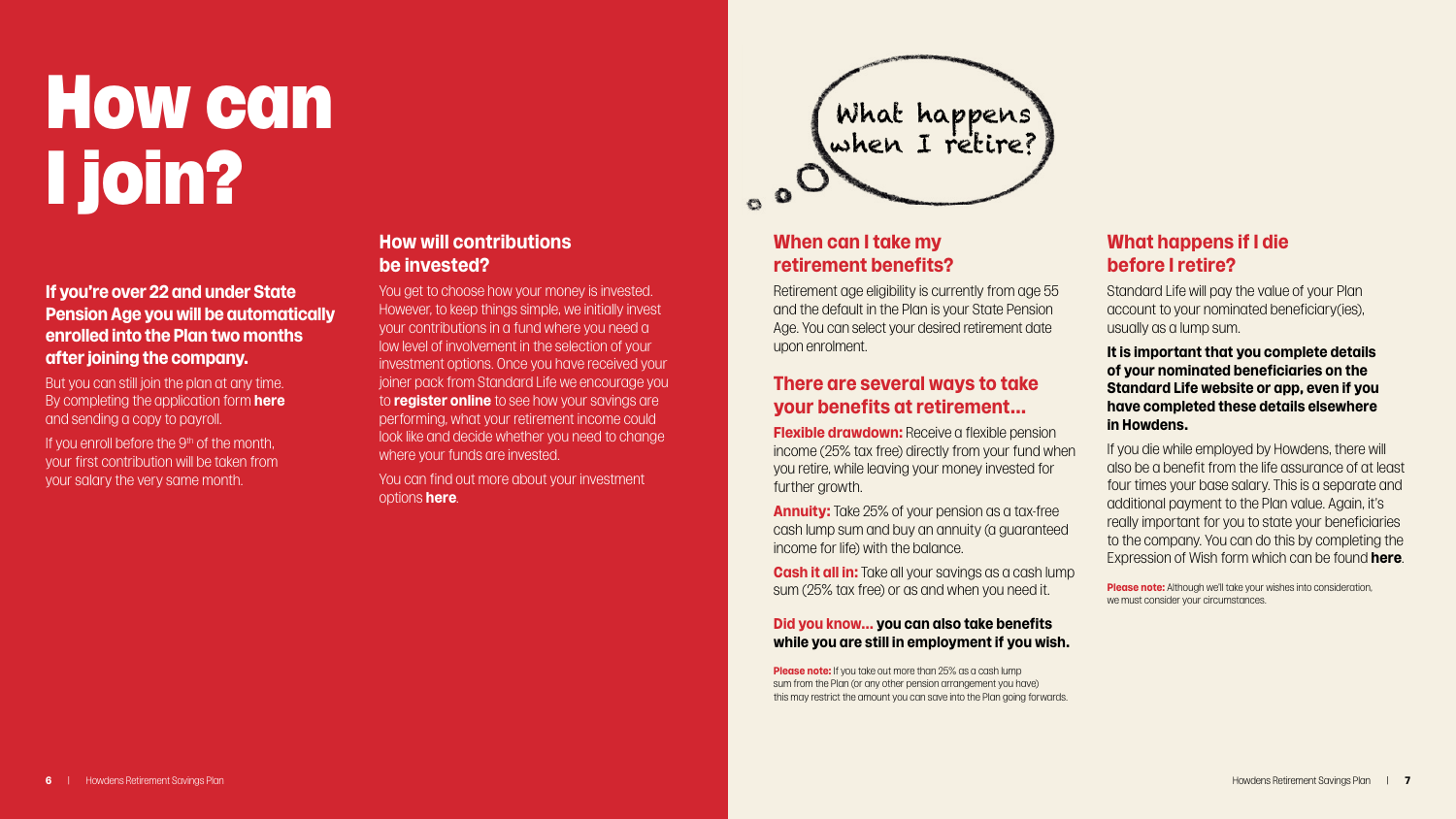#### **Can I change my contribution rate?**

Yes, you can do this **[here](https://hjintra.services.howdens.corp/Support/MyBenefits/Documents/Pension_Application_Amendment_Form_2022_23.pdf)**. Please note: if you choose to flex down below 4%, you will be moved back up to 4% in April and October.

#### **Will joining the Plan mean I can no longer contribute to a personal pension arrangement?**

No, as long as total contributions don't exceed the annual allowance in any tax year. Further information can be found **[here](https://hjintra.services.howdens.corp/Support/MyBenefits/Documents/Tax%20Allowances%20HRSP%202022.pdf)**.

### Important **Important<br>information FAQS**

#### **What is my Plan number?**

When you join the Plan, Standard Life will write to you and confirm your Plan number. You will need this to access your online information.

#### **What happens if I leave Howdens?**

You will continue to benefit from preferential fees with Standard Life, with your pension savings converted into a personal pension and assigned to you.

The Howdens Retirement Savings Plan is open to all employees in the UK (excludes the Isle of Man, who have a different Pension arrangement).



#### **Investing carries risk**

As with any investment, the value can fluctuate and may be worth less than what was paid in. If you need help choosing your investments, seeking professional financial advice is recommended.

#### **Potential contribution and benefits impact**

Please be aware that some people may be impacted by the HMRC limits on tax efficient pension savings. Further information can be found **[here](https://hjintra.services.howdens.corp/Support/MyBenefits/Documents/Tax%20Allowances%20HRSP%202022.pdf)**.

If you take more than 25% as a cash lump sum from the Plan or another pension arrangement, this can restrict future contributions.

> It's worth reminding you that you can still remain in the Plan and benefit from company contributions, even if you opt to contribute 0%. If you still wish to leave the Plan altogether, you can re-join at any point in the future.

If you believe you are affected, please talk to a member of the Pensions team.

The Company reserves the right to vary the Plan details and contribution levels from time to time at its absolute discretion.

#### **Do I need to claim tax relief?**

No. Contributions are paid directly from your gross salary via Salary Exchange. However, if you opt out of Salary Exchange and are a higher rate taxpayer you will need to reclaim the higher rate tax relief via your tax return.

#### **Where can I get projections of my retirement income?**

You can use the retirement income tool on the Standard Life website or via the app **[here](https://www.standardlife.co.uk/pensions/tools/pension-calculator)**.

#### **Can I leave the Plan?**

Yes. You may opt-out, but Company contributions will also cease to be paid into the Plan. We may have to re-enrol you into the Plan in the future to comply with Auto Enrolment legislation. Any contributions paid by you and the Company will be retained in the Plan. You can elect to re-join the Plan on a voluntary basis in the future.

#### **Can I move my pension pots from other arrangements to the Plan?**

Yes, you may be able to combine your pension arrangements. This can be done online via the Standard Life website or app. You may need independent financial advice depending on the kind of arrangement you are transferring from.

#### **How are the benefits paid on death?**

Beneficiaries can normally choose how to take benefits from their share of your pension savings. This can be in the form of a single lump sum, buying an annuity with the provider of their choice, or taken as an inherited drawdown.

If you die before 75, the money they get will normally be tax-free.

If you die after 75, they will pay income tax based on their overall earnings.

They won't normally have to pay inheritance tax, and if the total value of all benefits is less than £1,073,100 (for the tax year 2020-21 and remaining so until tax year 2025-26), no lifetime allowance (LTA) tax charge will apply.